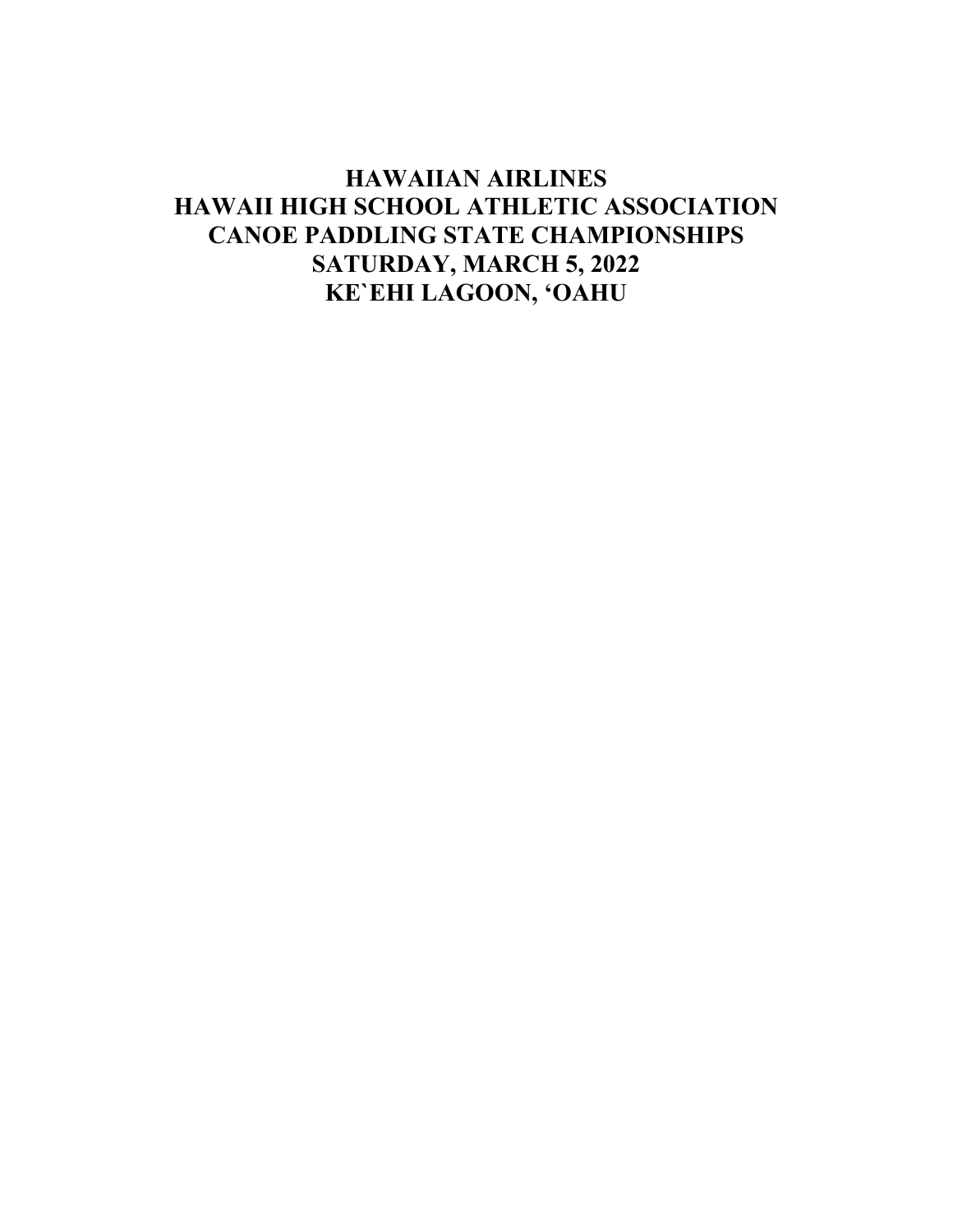# HAWAIIAN AIRLINES / HHSAA CANOE PADDLING STATE CHAMPIONSHIPS **SATURDAY, MARCH 5, 2022** KE'EHI LAGOON, 'OAHU

# HAWAII HIGH SCHOOL ATHLETIC ASSOCIATION

# **TOURNAMENT COMMITTEE**

# **SPECIAL THANKS**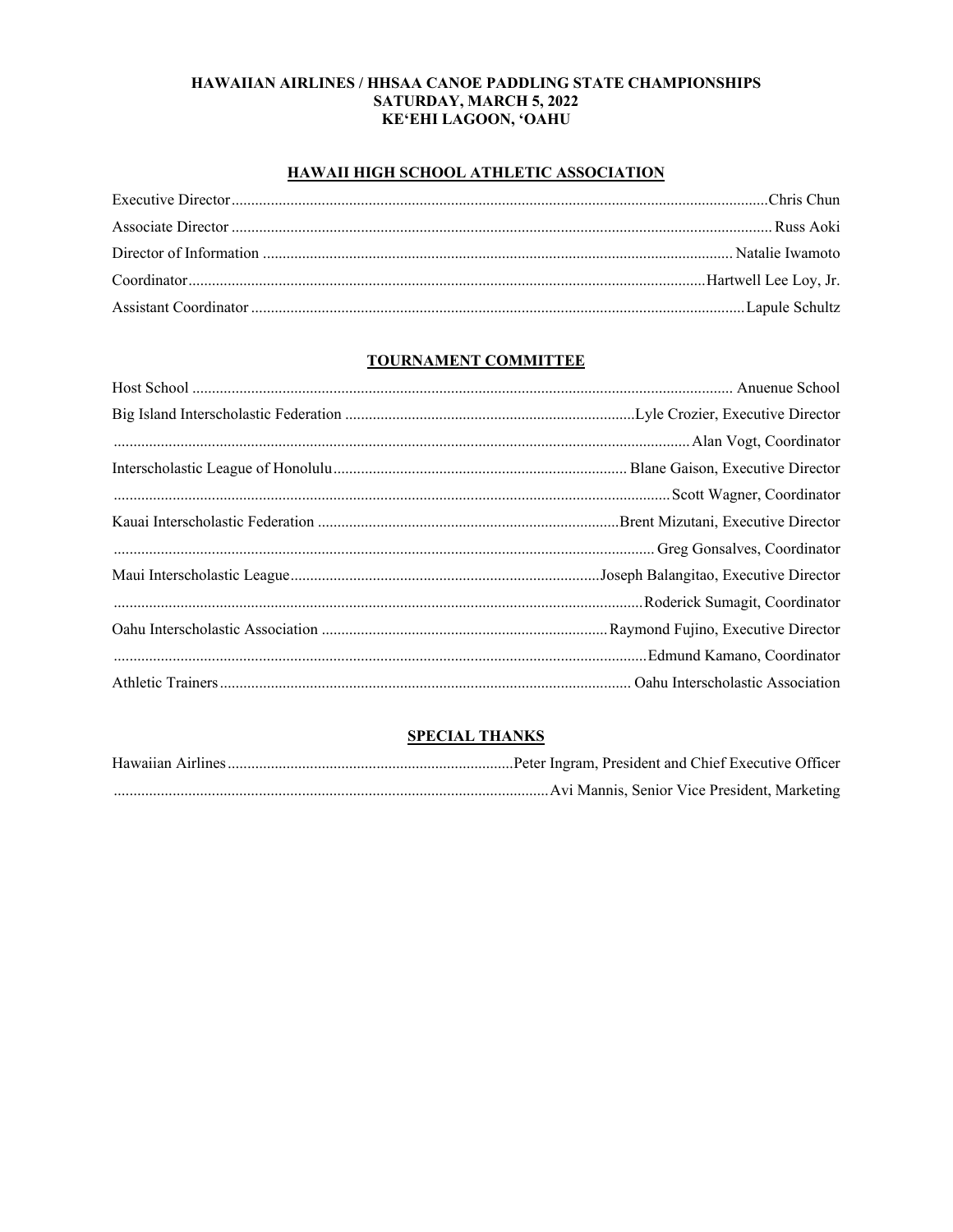#### **CANOE PADDLING REGATTA INFORMATION**

# **I. TYPE OF CANOE TO BE USED IN TOURNAMENT**

Ten (10) Bradley Lightning canoes will be used with the **Iolana (Eagle) Ama** for the HHSAA State Canoe Paddling Championships. Eight will be designated for racing with two extra canoes in case they are needed to replace any of the first eight racing canoes.

# **II. SEEDING MEETING**

The seeding meeting will be in the form of lane draws at the completion of the coaches meeting.

# **III. COACHES' AND OFFICIALS' MEETING**

Head coaches or their designee(s) are required to attend the coaches' and officials' meeting on Saturday, March 5, 2022, at 8:30 a.m. at the officials stand.

### **IV. FRIENDLY REMINDERS**

No teams shall be allowed to practice at the race site on the day of the championships. Also, all coaches, participants, and spectators (i.e., non‐official personnel) are asked to please stay out of the officials area once the championships start to ensure the successful operation and completion of the championships.

# **V. TOURNAMENT REPRESENTATION**

(As of 2/8/2022) – check www.sportshigh.com for updated tournament rep

| <b>LEAGUE</b> | <b>BOYS</b> | <b>GIRLS</b> | <b>MIXED</b> |  |  |
|---------------|-------------|--------------|--------------|--|--|
| <b>OIA</b>    | 6           | 6            | 6            |  |  |
| <b>ILH</b>    | 3           | 3            | 3            |  |  |
| <b>BIIF</b>   | 3           | 3            | 3            |  |  |
| <b>MIL</b>    | 3           | 3            | 3            |  |  |
| <b>KIF</b>    | 1           | 1            | 1            |  |  |
| <b>TOTAL</b>  | 16          | 16           | 16           |  |  |

# **VI. STATE TOURNAMENT DISQUALIFICATION RULE**

Any student‐athlete or coach disqualified before, during, or after a state tournament game/match/event for unsportsmanlike conduct, flagrant verbal misconduct, or flagrant physical misconduct shall be disqualified from his/her next scheduled state tournament game/match/event for that sport. The student‐athlete or coach has the right to appeal any such disqualification to an appeals committee for the particular sport. Should a student-athlete or coach be disqualified from the final state tournament game/match/event for that sport, said disqualification shall **NOT** carry over to the following school year's state tournament for that sport. Instead, the student‐athlete's or coach's league shall determine any appropriate penalty or sanction.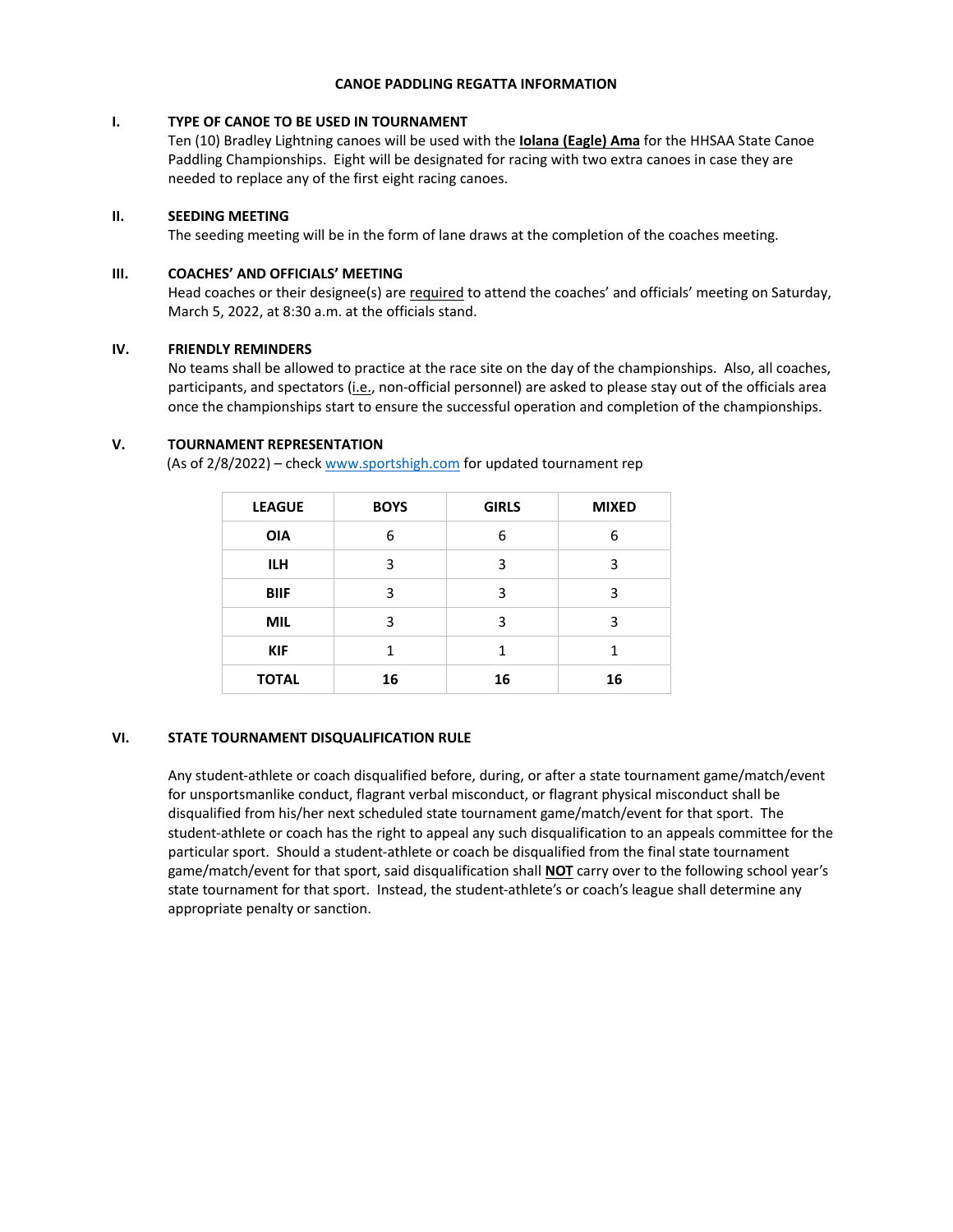#### **VII. TOURNAMENT FORMAT AND SCHEDULE**

- A. Schedule ‐ Saturday, March 5, 2022 8:30 a.m. – Coaches Meeting / Lane Draws (Official Stand) 9:30 a.m. – Opening Ceremonies (Official Stand) 10:00 a.m. – Races Begin
- B. Tournament Format (15 Races Total)

Boys race first in even number years (2020, 2022, 2024, etc.); girls race first in odd number years (2021, 2023, 2025)

| $\mathbf{1}$ | Prelim 1   | Boys        | $(1^{st}$ and $2^{nd}$ to Finals, 3 <sup>rd</sup> to S1, 4 <sup>th</sup> to S2, 5 <sup>th</sup> to S2, 6 <sup>th</sup> to S1, 7 <sup>th</sup> to S1, 8 <sup>th</sup> to S2)        |
|--------------|------------|-------------|------------------------------------------------------------------------------------------------------------------------------------------------------------------------------------|
| 2            | Prelim 2   | <b>Boys</b> | $(1^{st}$ and $2^{nd}$ to Finals, 3 <sup>rd</sup> to S2, 4 <sup>th</sup> to S1, 5 <sup>th</sup> to S1, 6 <sup>th</sup> to S2, 7 <sup>th</sup> to S2, 8 <sup>th</sup> to S1)        |
|              |            |             |                                                                                                                                                                                    |
|              |            |             |                                                                                                                                                                                    |
| 3            | Prelim 1   | Girls       | $(1^{st}$ and $2^{nd}$ to Finals, 3 <sup>rd</sup> to S1, 4 <sup>th</sup> to S2, 5 <sup>th</sup> to S2, 6 <sup>th</sup> to S1, 7 <sup>th</sup> to S1, 8 <sup>th</sup> to S2)        |
| 4            | Prelim 2   | Girls       | $(1^{st}$ and $2^{nd}$ to Finals, 3 <sup>rd</sup> to S2, 4 <sup>th</sup> to S1, 5 <sup>th</sup> to S1, 6 <sup>th</sup> to S2, 7 <sup>th</sup> to S2, 8 <sup>th</sup> to S1)        |
|              |            |             |                                                                                                                                                                                    |
|              |            |             |                                                                                                                                                                                    |
| $5*$         | Prelim 1   | Mixed       | $(1^{st}$ and 2 <sup>nd</sup> to Finals, 3 <sup>rd</sup> to S1, 4 <sup>th</sup> to S2, 5 <sup>th</sup> to S2, 6 <sup>th</sup> to S1, 7 <sup>th</sup> to S1, 8 <sup>th</sup> to S2) |
| 6            | Prelim 2   | Mixed       | $(1^{st}$ and 2 <sup>nd</sup> to Finals, 3 <sup>rd</sup> to S2, 4 <sup>th</sup> to S1, 5 <sup>th</sup> to S1, 6 <sup>th</sup> to S2, 7 <sup>th</sup> to S2, 8 <sup>th</sup> to S1) |
| $7^*$        | Semi 1     | Boys        | $(1st$ and $2nd$ Finals, $3rd$ - 6 <sup>th</sup> eliminated)                                                                                                                       |
| 8            | Semi 2     | Boys        | $(1st$ and $2nd$ Finals, $3rd$ - 6 <sup>th</sup> eliminated)                                                                                                                       |
|              |            |             |                                                                                                                                                                                    |
|              |            |             |                                                                                                                                                                                    |
| 9            | Semi 1     | Girls       | $(1st$ and $2nd$ Finals, $3rd$ - 6 <sup>th</sup> eliminated)                                                                                                                       |
|              | 10 Semi 2  | Girls       | $(1st$ and $2nd$ Finals, $3rd$ - 6 <sup>th</sup> eliminated)                                                                                                                       |
|              |            |             |                                                                                                                                                                                    |
|              |            |             |                                                                                                                                                                                    |
|              | 11* Semi 1 | Mixed       | (1 <sup>st</sup> and 2 <sup>nd</sup> Finals, 3 <sup>rd</sup> - 6 <sup>th</sup> eliminated)                                                                                         |
|              | 12 Semi 2  | Mixed       | $(1st$ and $2nd$ Finals, $3rd$ - 6 <sup>th</sup> eliminated)                                                                                                                       |
|              | 13* Finals | Boys        | (Lane Drawing based on Best Place/Times (Preliminary then Semifinal times)                                                                                                         |
|              | 14 Finals  | Girls       | (Lane Drawing based on Best Place/Times (Preliminary then Semifinal times)                                                                                                         |
|              | 15* Finals | Mixed       | (Lane Drawing based on Best Place/Times (Preliminary then Semifinal times)                                                                                                         |

\*Note: Paddler transfer from a finishing canoe to a canoe in the following races will be allowed: 5, 7, 11, 13, 15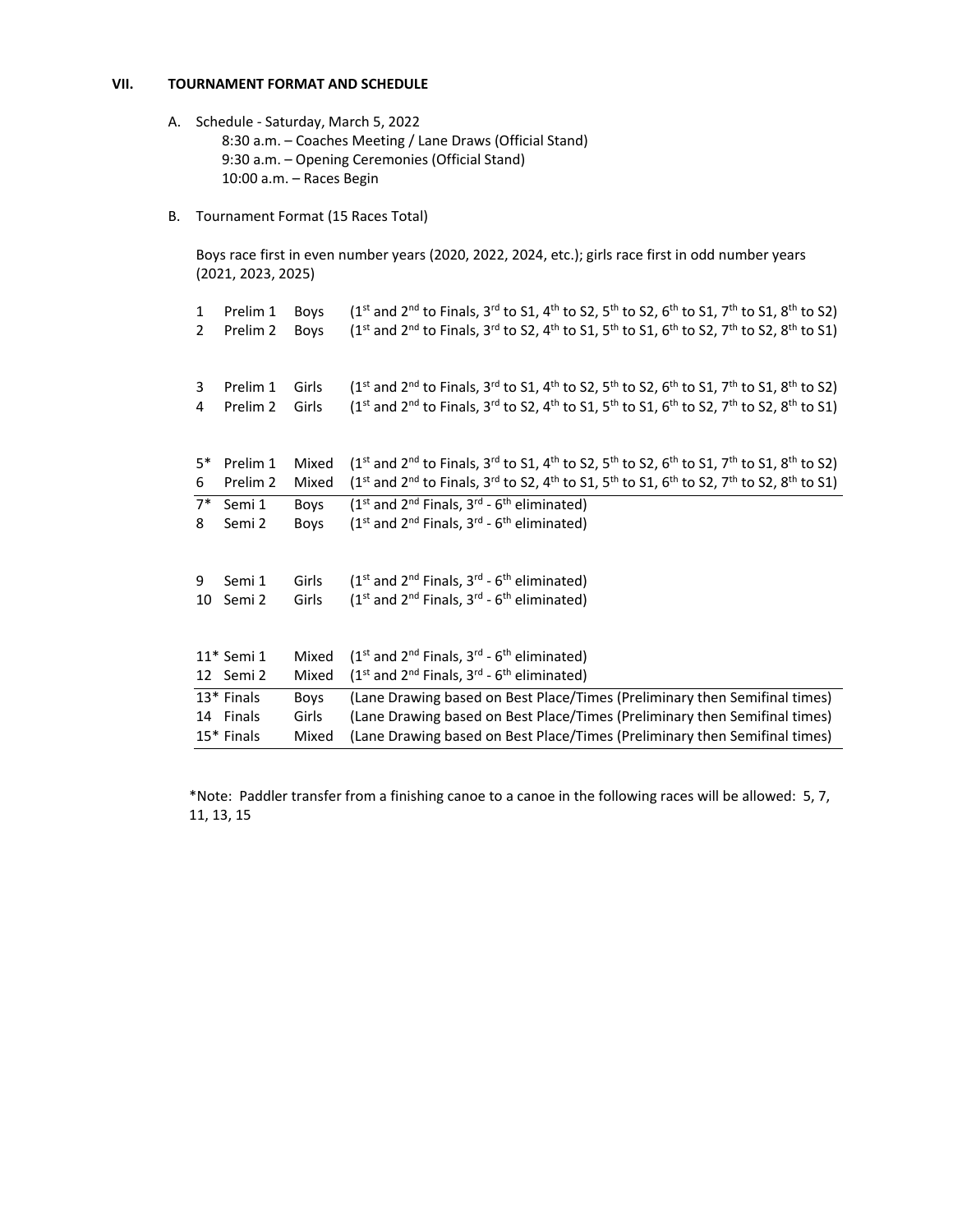**Girls Format** 

| Preliminary 1:<br>Preliminary 2: | 1<br>$\overline{2}$                                                                                                                                                                                           | 4<br>$\mathbf{3}$ | 6              | $5 \_ 8 \_ 9 \_ 9 \_ 1$<br>7 <sup>7</sup>           | 10                          | 11           | 14                          | $12 \t 13 \t 16$<br>15                                                              |  |  |  |
|----------------------------------|---------------------------------------------------------------------------------------------------------------------------------------------------------------------------------------------------------------|-------------------|----------------|-----------------------------------------------------|-----------------------------|--------------|-----------------------------|-------------------------------------------------------------------------------------|--|--|--|
| Semifinals 1:<br>Semifinals 2:   | $P1-3$<br>P2-3                                                                                                                                                                                                | $P2-4$<br>$P1-4$  | $P2-5$<br>P1-5 | $P1-6$<br>P2-6                                      | $P1-7$<br>P <sub>2</sub> -7 | P2-8<br>P1-8 |                             |                                                                                     |  |  |  |
| Finals:                          |                                                                                                                                                                                                               |                   |                | (P1-1, P2-1, P1-2, P2-2, S1-1, S2-1, S1-2, S2-2)*** |                             |              |                             | Lane Drawing Based on Times in the order of Preliminary then Semifinal Place/Times. |  |  |  |
|                                  |                                                                                                                                                                                                               |                   |                | <b>Boys Format</b>                                  |                             |              |                             |                                                                                     |  |  |  |
| Preliminary 1:<br>Preliminary 2: | $\mathbf{2}$                                                                                                                                                                                                  | 3 <sup>7</sup>    | 6 <sup>1</sup> | $5$ $8$ $9$ $10$<br>7 <sup>7</sup>                  | 10                          | 11           | $12 \qquad 13 \qquad$<br>14 | 16<br>15 <sub>1</sub>                                                               |  |  |  |
| Semifinals 1:<br>Semifinals 2:   | $P1-3$                                                                                                                                                                                                        | $P2-4$            | $P2-5$         | $P1-6$                                              | $P1-7$                      | P2-8         |                             |                                                                                     |  |  |  |
| Finals:                          | $P2-3$<br>$P1-4$<br>$P1-5$<br>P2-6<br>P <sub>2</sub> -7<br>P1-8<br>(P1-1, P2-1, P1-2, P2-2, S1-1, S2-1, S1-2, S2-2)***<br>Lane Drawing Based on Times in the order of Preliminary then Semifinal Place/Times. |                   |                |                                                     |                             |              |                             |                                                                                     |  |  |  |
|                                  |                                                                                                                                                                                                               |                   |                |                                                     |                             |              |                             |                                                                                     |  |  |  |
| <b>Mixed Format</b>              |                                                                                                                                                                                                               |                   |                |                                                     |                             |              |                             |                                                                                     |  |  |  |
| Preliminary 1:<br>Preliminary 2: | 1<br>$\overline{2}$                                                                                                                                                                                           | 4<br>3            | 5<br>6         | 8<br>7                                              | $9-$<br>10                  | 12<br>11     | 13<br>14                    | 16<br>15                                                                            |  |  |  |
| Semifinals 1:                    | $P1-3$                                                                                                                                                                                                        | P2-4              | P2-5           | $P1-6$                                              | $P1-7$                      | P2-8         |                             |                                                                                     |  |  |  |
| Semifinals 2:                    | P2-3                                                                                                                                                                                                          | $P1-4$            | $P1-5$         | $P2-6$                                              | P2-7                        | $P1-8$       |                             |                                                                                     |  |  |  |
| Finals:                          |                                                                                                                                                                                                               |                   |                |                                                     |                             |              |                             |                                                                                     |  |  |  |

(P1‐1, P2‐1, P1‐2, P2‐2, S1‐1, S2‐1, S1‐2, S2‐2)\*\*\*

Lane Drawing Based on Times in the order of Preliminary then Semifinal Place/Times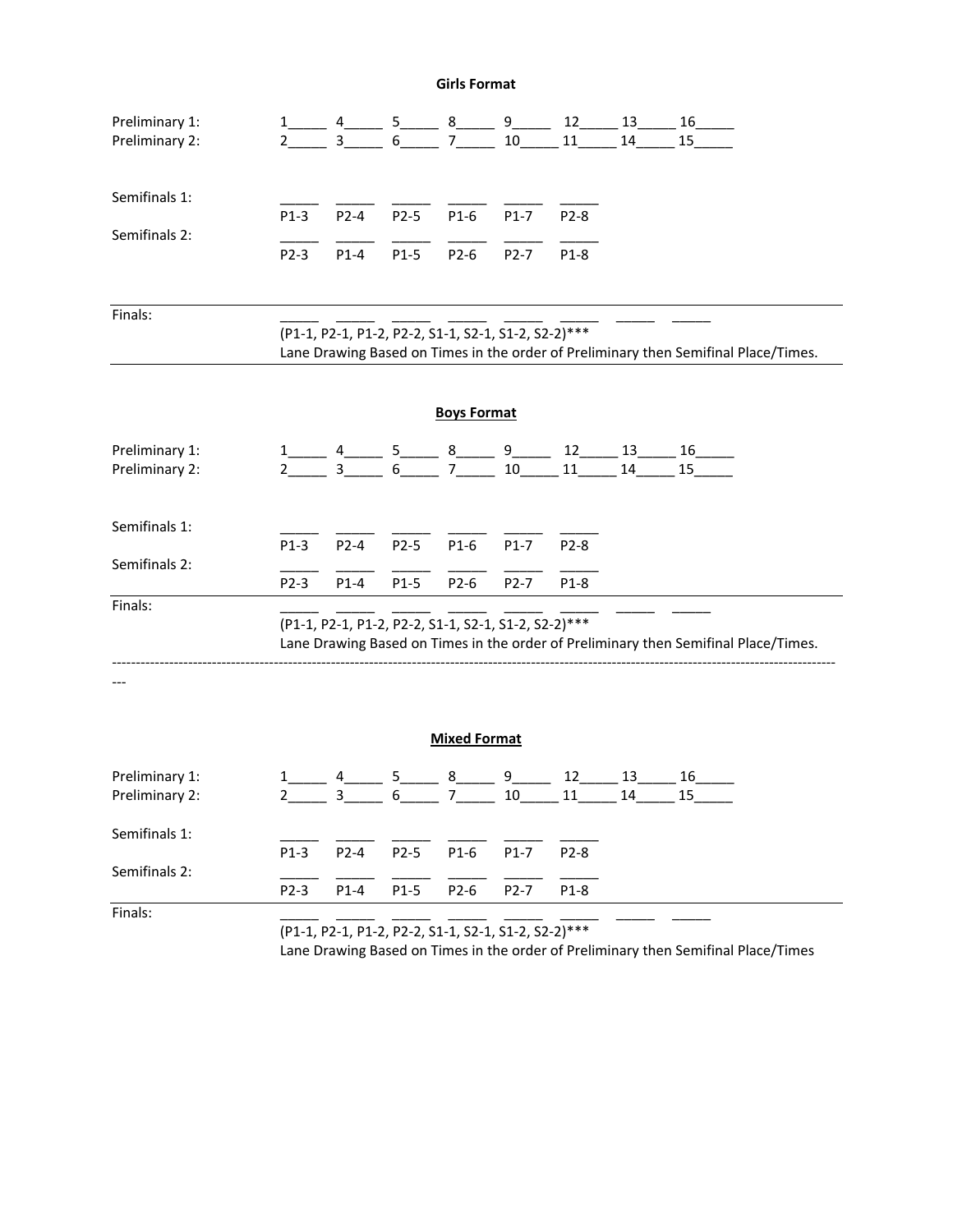# HAWAII HIGH SCHOOL ATHLETIC ASSOCIATION **OUTRIGGER CANOE PADDLING STATE CHAMPIONSHIPS TOURNAMENT HANDBOOK**

#### **I. SPECIFIC OBJECTIVES**

- A. To select state outrigger canoe paddling champions for boys, girls, and mixed through competition.
- B. To recognize the combined efforts of all the participating teams in the tournament.
- C. To encourage the highest principles and standards of general behavior.
- D. To emphasize respect for opponents relative to organized cheering activities.
- E. To promote the highest principles of citizenship in competition.
- F. To promote Hawaii's official "State Team Sport" within Hawaii's educational system.
- G. To educate Hawaii's youth about this culturally significant sport.
- H. To perpetuate the Hawaiian sport of outrigger canoe racing.

# **II. OFFICIALS**

A. The Sport Coordinator and the Officials Coordinator shall select the tournament officials with the approval of the HHSAA Executive Director.

# **III. ELIGIBILITY**

A. Each participant must be eligible under the rules of his/her league and under the eligibility requirements specified by the HHSAA.

#### **IV. RULES GOVERNING TOURNAMENT**

- A. The **regatta** shall be governed by the following race rules as follows:
- B. General Rules
	- 1. A racing crew shall consist of no more than six (6) paddlers.
	- 2. Each canoe must start and finish a race with a full crew of six (6) paddlers. Boys and girls team rosters may consist of up to ten (10) paddlers and mixed team rosters may consist of up to ten (10) paddlers. However, the rosters for the mixed crew events shall be limited to a maximum of five (5) girls and five (5) boys. All paddlers listed on the official team rosters shall be allowed to participate in their designated races.
	- 3. No use of amplification devices such as, but not limited to, bullhorns, whistles, drums, etc., by participating schools during the races. Also, coaches/paddlers will not be allowed to run along the course to give cadence to pace their team during the races.
- C. Equipment
	- 1. Six‐person canoe: The canoe shall weigh no less than 400 pounds. Canoes shall be weighed by the Race Committee and/or League Host every year before the canoe is used in the regatta. The League Host must provide 10 canoes with the same design type ama for the tournament. The rigging standards shall be set at 68" in the front with a ½" tow in the back. Quick straps are allowed in place of the traditional rigging *(Rev 06/2016)*. The rigging of all canoes shall be identical.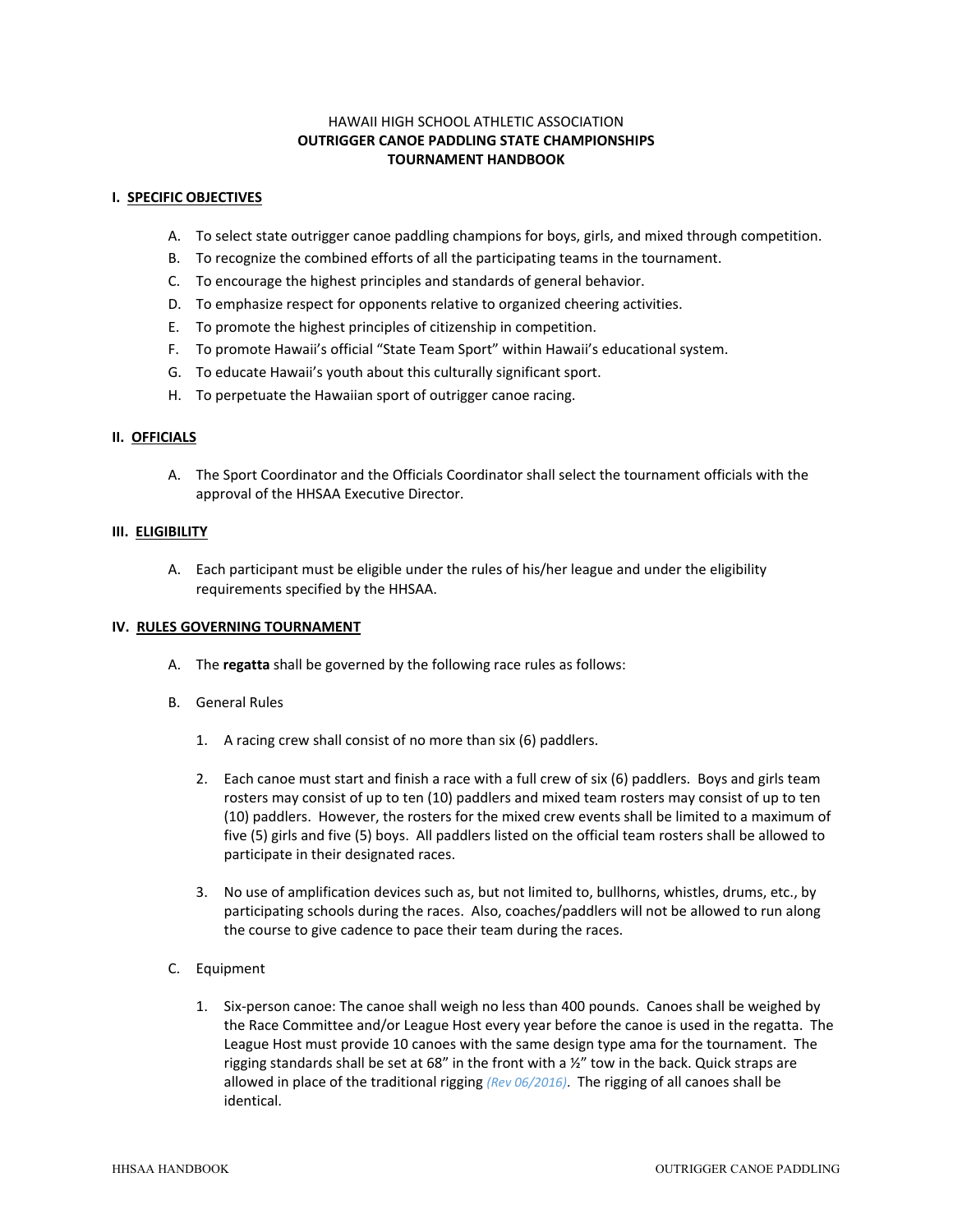If one canoe has seat cushions for each seat, all canoes shall have seat cushions for each seat. *(Adopted 06/2018)*

More specifically, the Race Committee shall be responsible for ensuring that all canoes are rigged according to the specifications and standards set. They shall also be responsible to ensure that all the canoes weigh the same. The canoes that need to have weight added shall add the weight to the underside of seats 2 through 5. If any team is caught using a canoe that doesn't weigh the agreed upon specifications/weight because they altered it in some way, they shall be immediately disqualified from the tournament.

- 2. Type of canoe: Ten (10) Bradley Lightning canoes will be used with the Iolana (Eagle) Ama for the HHSAA Canoe Paddling State Championships. Eight will be designated for racing with two extra canoes in case they are needed to replace any of the first eight racing canoes.
- 3. Paddles: The paddle must be single-bladed and shaped of wood only. However, the paddle used for racing may have a protective or supportive (strengthening) covering which may be fibrous, Kevlar, carbon fiber, etc. The paddle may have an edging or prosthesis for protection on the bottom or sides. The paddle may have laminated (horizontally or vertically) synthetic materials (Kevlar, etc.) for strength and support. **ANYONE CAUGHT WITH AN ILLEGAL PADDLE SHALL BE DISQUALIFIED. IF AN ILLEGAL PADDLE IS USED IN THE TOURNAMENT THE ENTIRE CREW WILL BE DISQUALIFIED. EXTRA PADDLES MAY BE CARRIED IN EACH CANOE DURING THE RACE.**
- D. Course
	- 1. The official HHSAA race course shall be ¼ mile in length and shall be laid out in equal lanes that are ninety (90) feet wide. Each lane shall be designated by two (2) flags of the same color, with one at each end of the course. All flags shall have a minimum dimension of thirty (30) inches, shall be made of lightweight, quick‐drying cloth, and as much as possible, shall be covered with colors such that no two (2) adjacent lanes shall have the same colored flag.
	- 2. In addition to participant canoes, only official boats are allowed on the course during the Tournament. Furthermore, these boats must comply with the shore water permit.
- E. Starts and Finishes:
	- 1. All starts shall be in accordance with the starter's instructions.
	- 2. A yellow flag will be displayed from the official boat for a maximum of three (3) minutes, as soon as the last canoe from the previous race reaches shore. Then, the yellow flag will be waved for approximately five (5) seconds. When the yellow flag is dropped, the red flag will be raised. Simultaneously with the dropping of the red flag, the green flag will be raised to signify the start of the race.
	- 3. A canoe not on the starting line in time for the official start shall have no right to protest on the grounds of an unfair start.
	- 4. Each canoe in the race may have no more than two (2) canoe holders in the water at the start. The holders are not allowed to push and/or pull the canoe forward on the start.
	- 5. Racing crews shall be disqualified at the start of the race for the following reasons: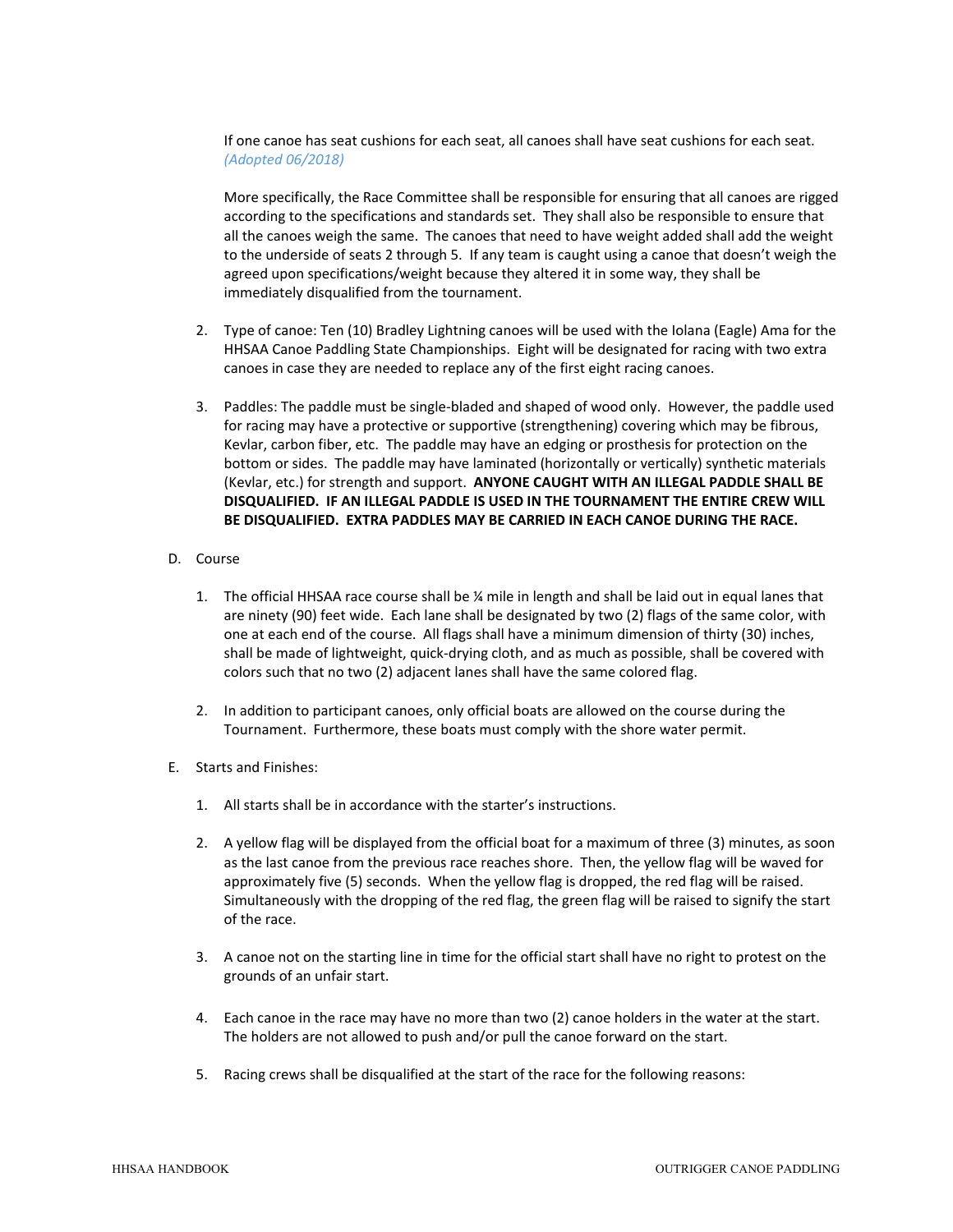- a. The canoe extends over the starting line.
- b. The canoe is in the wrong lane.
- c. Failing to start with six (6) paddlers.
- d. Having more than two (2) canoe holders in the water or if the canoe holders push and/or pull the canoe forward on the start.
- e. Touching the start flag (unless determined by the Race Rules Committee, per Section I‐2
- 6. All canoes must finish the race in their assigned lane or be disqualified. Once the bow crosses the finish line, any part of the canoe may touch the flag.
- 7. All racing crews must finish the race with six (6) paddlers. Failing to do so will result in disqualification.
- 8. Crews shall be disqualified for re-entering the race course prior to the last canoe in the event crossing the finish line.

#### F. Lanes

.

- 1. All canoes must remain in their own lanes and in no way interfere with other participating canoes. When two (2) canoes approach each other from opposite directions within the same lane, each canoe shall occupy as nearly as possible the one-half (1/2) width of the lane nearest its own line of flags so that the canoes will pass each other between adjoining flags.
- 2. If interference is claimed and determined, the canoe not in its assigned lane will be disqualified.
- G. Turns
	- 1. All turns shall be left (or ama) turns around assigned lane flags. Canoes may touch the flag during the turn, but if at any time the canoe causes the flag to touch the water, the crew will be disqualified.
	- 2. When canoes assigned to adjoining lanes occupy the same lane during a turning maneuver, each canoe shall maneuver in such a way as to occupy as nearly as possible the one‐half (1/2) width of the lane nearest its own line of flags so that the canoes will pass each other hull to hull.
- H. Swamping
	- 1. A canoe that swamps during a race may be bailed out by its crew and proceed in the race. There shall be a seven (7) minute time limit to do so. At the end of the seven (7) minutes, the race officials shall declare the crew disqualified and shall provide assistance to return the canoe to shore.
- I. Adverse Conditions
	- 1. In the event of adverse weather conditions, the tournament may be cancelled at the discretion of the Rules Committee.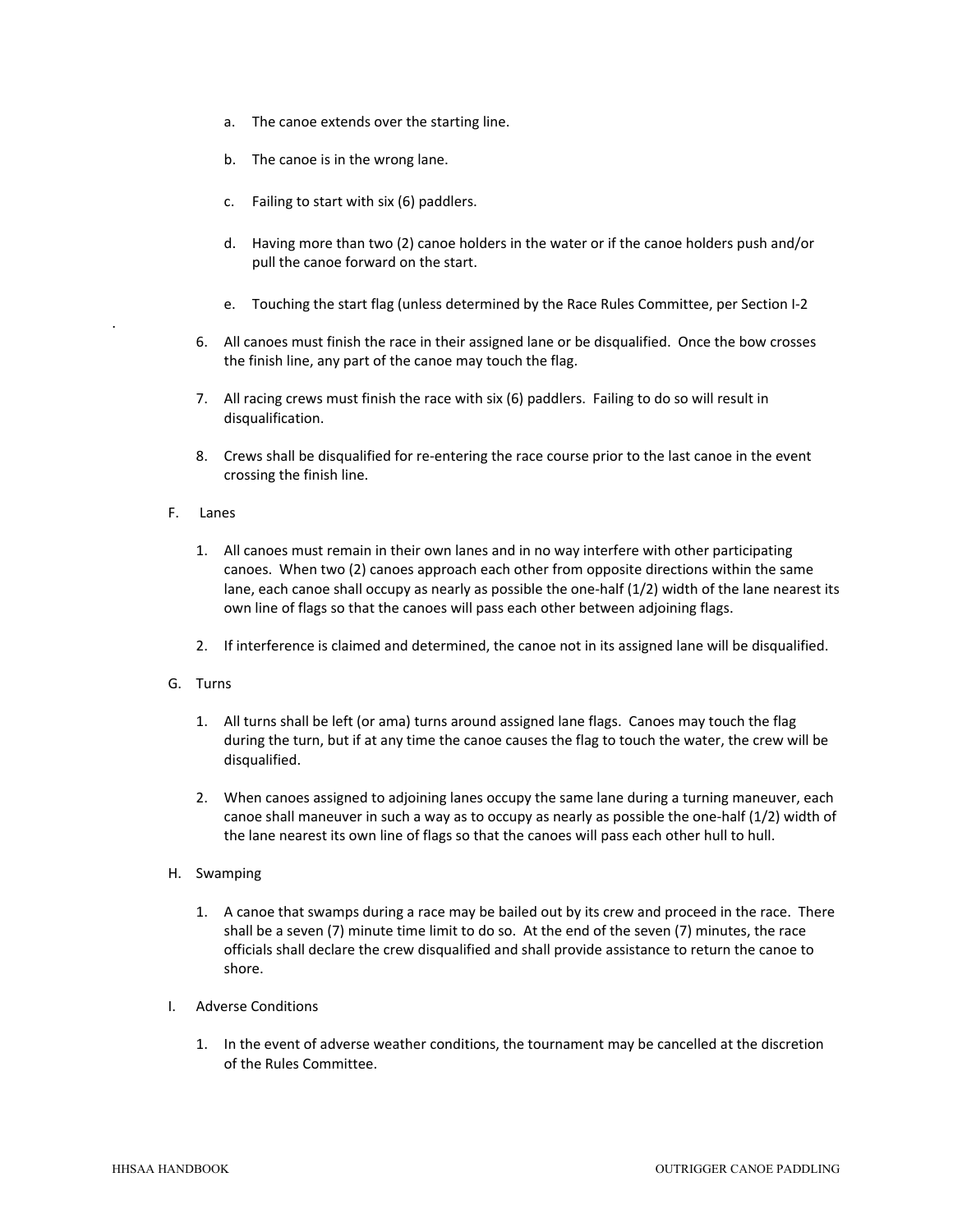- 2. In the event of heavy wind conditions, the disqualification rule on touching the flags may be waived for the start only, at the discretion of the Rules Committee.
- J. Eligibility:
	- 1. All paddlers shall be listed on the official team roster and shall meet all eligibility requirements as set forth in the HHSAA By-Laws. Use of an ineligible paddler(s) shall result in the disqualification of the entire crew.
- K. Penalty
	- 1. A crew shall be disqualified for committing the following violations: C‐1, C‐2, E‐5(a‐e), E‐6, E‐7, E‐8, F‐1, F‐2, G‐1, H‐1, and J‐1.
	- 2. The coach shall be notified prior to the disqualification of his/her crew before an announcement is made.
- L. Rules Committee and Protest Procedures
	- 1. The Rules Committee shall be responsible for the interpretation of all race rules, the handling of protests, and overseeing officials' decisions. The Rules Committee's decision on any of the foregoing matters is final.
	- 2. Protest: If there is a disagreement by a coach with an official's decision, the coach must submit a written protest to the Tournament Director no later than twenty (20) minutes after the completion of the disputed race. The Rules Committee must resolve all protests within one hour of the last event of the day.
- M. Hawaii Canoe Racing Association
	- 1. HHSAA tournament rules are generally patterned after the HCRA's Race Rules. Any item not specifically covered by the HHSAA rules, if applicable, shall follow the HCRA's updated Race Rules.

#### **V. TOURNAMENT REPRESENTATION**

- A. Number of Participating Teams in League Number of Teams in X State Tournament Number of Participating Teams in State
- B. Pac‐Five teams are eligible to participate in the following HHSAA state tournaments: baseball, canoe paddling, cheerleading, football, soccer, softball, and girls water polo.
- C. For team‐only state tournaments, a combination team shall be counted in the league representation formula as long as one of the schools in the combination team has a minimum number of players, as follows:

Volleyball – 6, Football – 11, Softball – 9, Soccer – 11, Basketball – 5, Baseball – 9, Canoe Paddling – 6, Water Polo – 7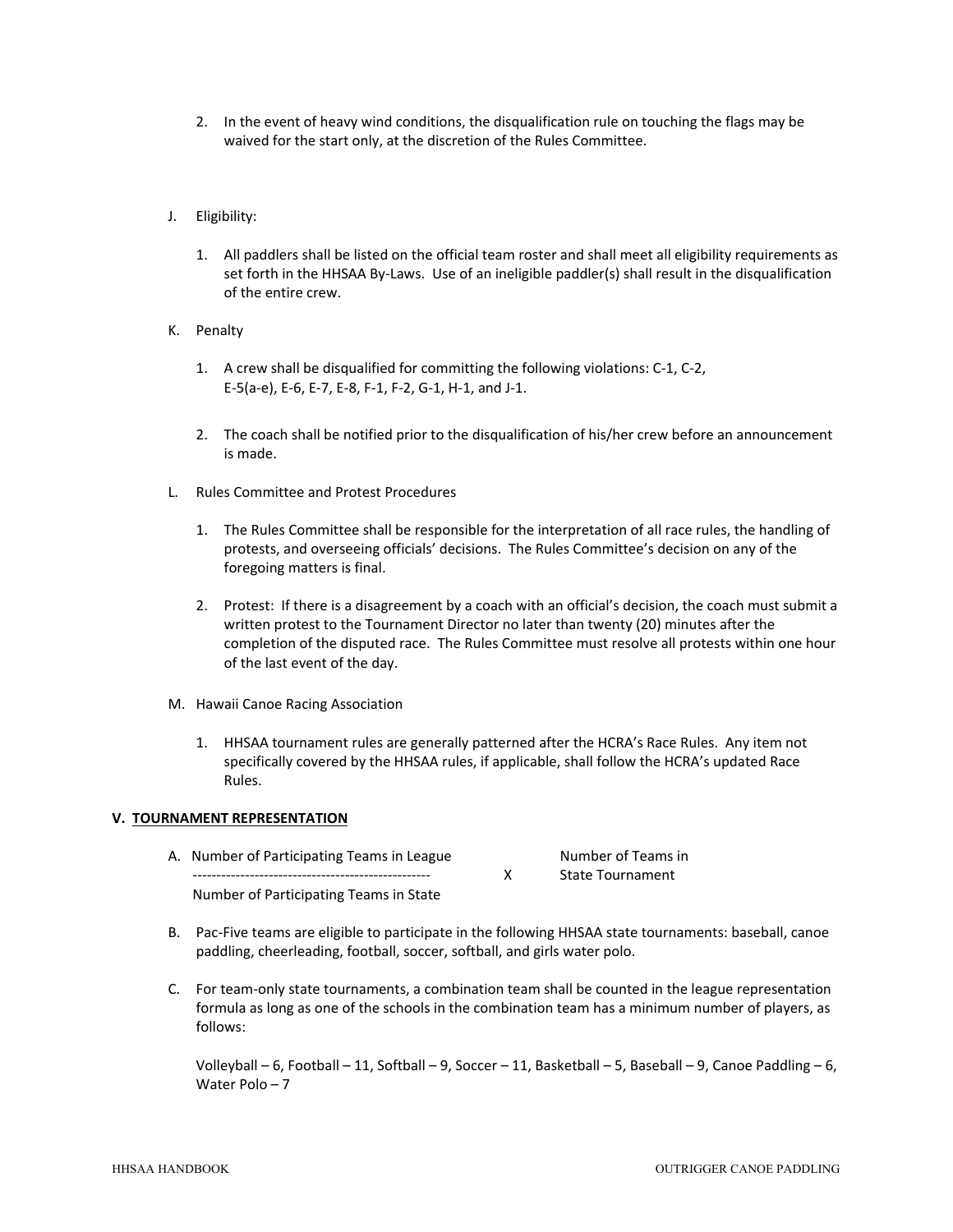D. For team‐only state tournaments, if a combination team qualifies for a state tournament, only players from one of the schools from the above listed minimum number shall be allowed to participate in the state tournament.

#### **VI. TOURNAMENT FORMAT AND SCHEDULE**

- A. Event Categories ‐ There shall be three event categories, all of which shall contain 16 seeded team entries:
	- 1. Boys (boys go first on odd numbered years)
	- 2. Girls (girls go first on even numbered years)
	- 3. Mixed (three boys and three girls)
- B. Racing Distance All races shall be 1/2 mile.
- C. Number of Lanes All races shall consist of eight lanes.
- D. Number of Races Per Event Category:

The tournament shall consist of five races per event category, for a tournament total of 15 races.

For each event category, there shall be the following races:

- 1. Preliminary Heats 2 races (16 crews total)
- 2. Semifinals 2 races (12 crews total)
- 3. Finals  $-1$  race (8 crews total)

All races shall be determined by place and time.

Breaks during the state races should happen before the start of the mixed races and again after the end of the mixed races. Breaks will be as follows:

Race events  $5 & 7 - 15$  min. Race events 11 & 13 – 15 min. Race events 15 – 15 min.

- E. Preliminary Heats (Rev 6/2015)
	- 1. The HHSAA lane draw will take place on the morning of the race.
	- 2. Each league would pull pills to determine the order to choose heats and lanes. (5 pills for 5 leagues) on race day prior to the start of the race. Each league would take turns according to their pill numbers (1‐5) choosing lanes and the heats of the league qualifiers. In each subsequent round the pick order will be reversed. For example, in the second round, the pick order will be pill 5 will pick first, pill 4 will pick second, etc., in the third round the order will be pill 1, pill 2, etc.
	- 3. This process continues until all league representatives and lanes and heats are exhausted for the Preliminary Heats for all Divisions.
	- 4. There will be no changes allowed once the Lane Draw is complete and the HHSAA Seeding Meeting is completed.
- F. Prelims

The prelims shall consist of three events – boys, girls and mixed (16 crews each event).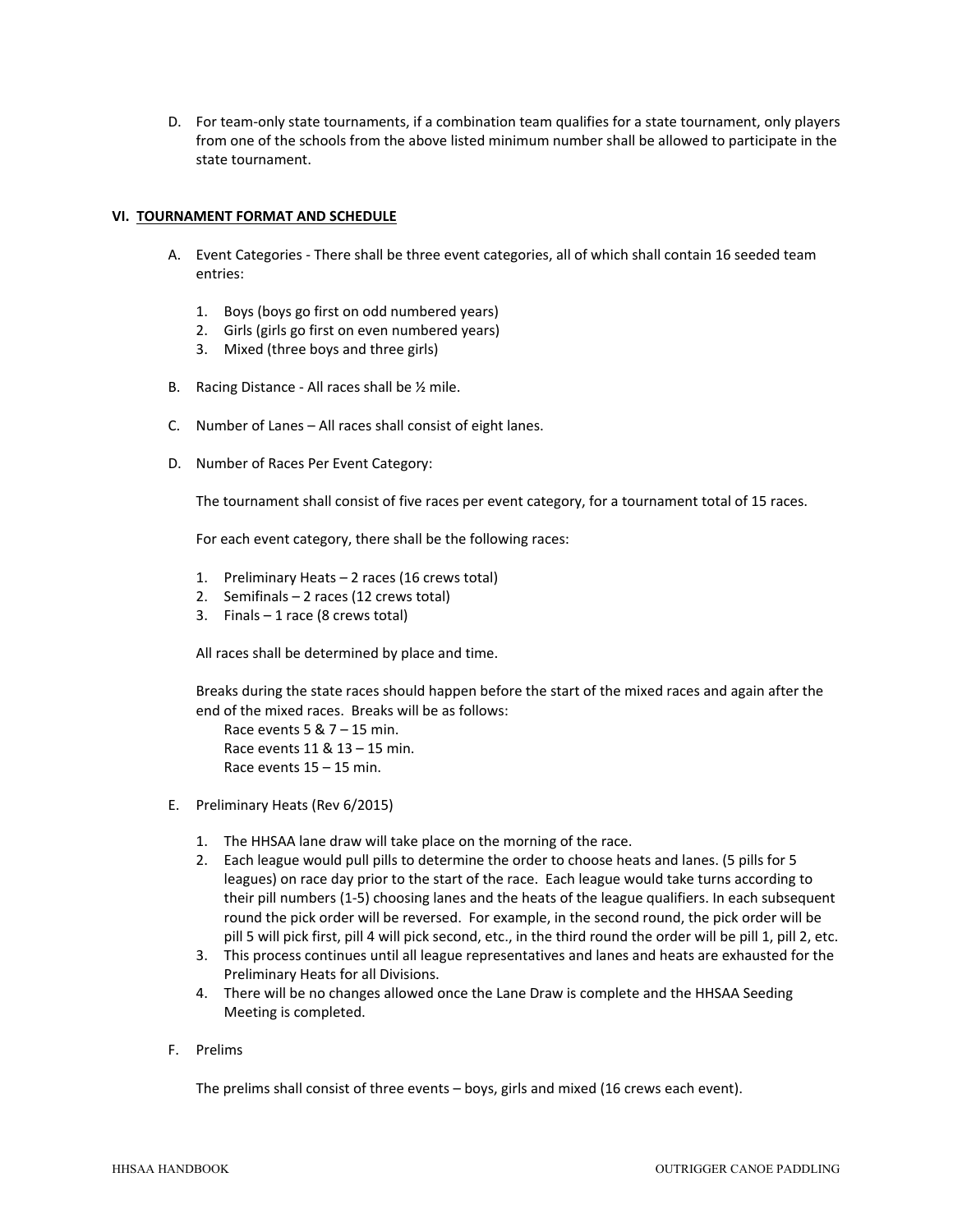G. Semifinals

The semifinals shall consist of finishers 3‐8 of the preliminaries (12 crews each event).

H. Finals

The Finals shall consist of the following:

- 1. The top two finishers of each prelim races (four total).
- 2. The top two finishers of each semifinal races (four total).

For the finals only, lanes are selected as follows:

First  $(1^{st})$  place preliminary finishers shall have first and second pick of lanes in order of fastest times. Second (2<sup>nd</sup>) place preliminary finishers shall have third and fourth pick of lanes in order of fastest times. First  $(1<sup>st</sup>)$  place semifinal finishers shall have the fifth and sixth pick of lanes in order of fastest times and the second  $(2<sup>nd</sup>)$  place semifinal finishers shall have the seventh and eighth pick of lanes in order of fastest times.

#### **VII. OFFICIAL TOURNAMENT ROSTER**

Names of coaches and paddlers must be listed on the official tournament roster.

#### **VIII. SEEDING**

- A. The Seeding Committee shall consist of:
	- 1. HHSAA Executive Director, Chairperson
	- 2. Sport Coordinator
	- 3. Tournament Director
	- 4. Other personnel as directed by the HHSAA Executive Director
- B. The duties of the Seeding Committee shall be to determine the ranking of each team entry and the guidelines regarding the placement of the team entries into each heat.
- C. Seedings and heat placements shall be provided to the media (radio, TV, and newspaper) at the earliest possible date.

#### **IX. UNIFORMS**

During the entire competition, each team member must wear an identical t‐shirt or tank top which contains at least one of the following on the front or back of the t‐shirt or tank top: (1) school name; (2) school nickname; or (3) first letter of school name (e.g., "K" for Kaiser High School).

#### **X. AWARDS AND TROPHIES**

- A. Permanent trophies for boys, girls, and mixed championship teams.
- B. Second place trophies for boys, girls, and mixed championship teams.
- C. 12 medals for championship team members.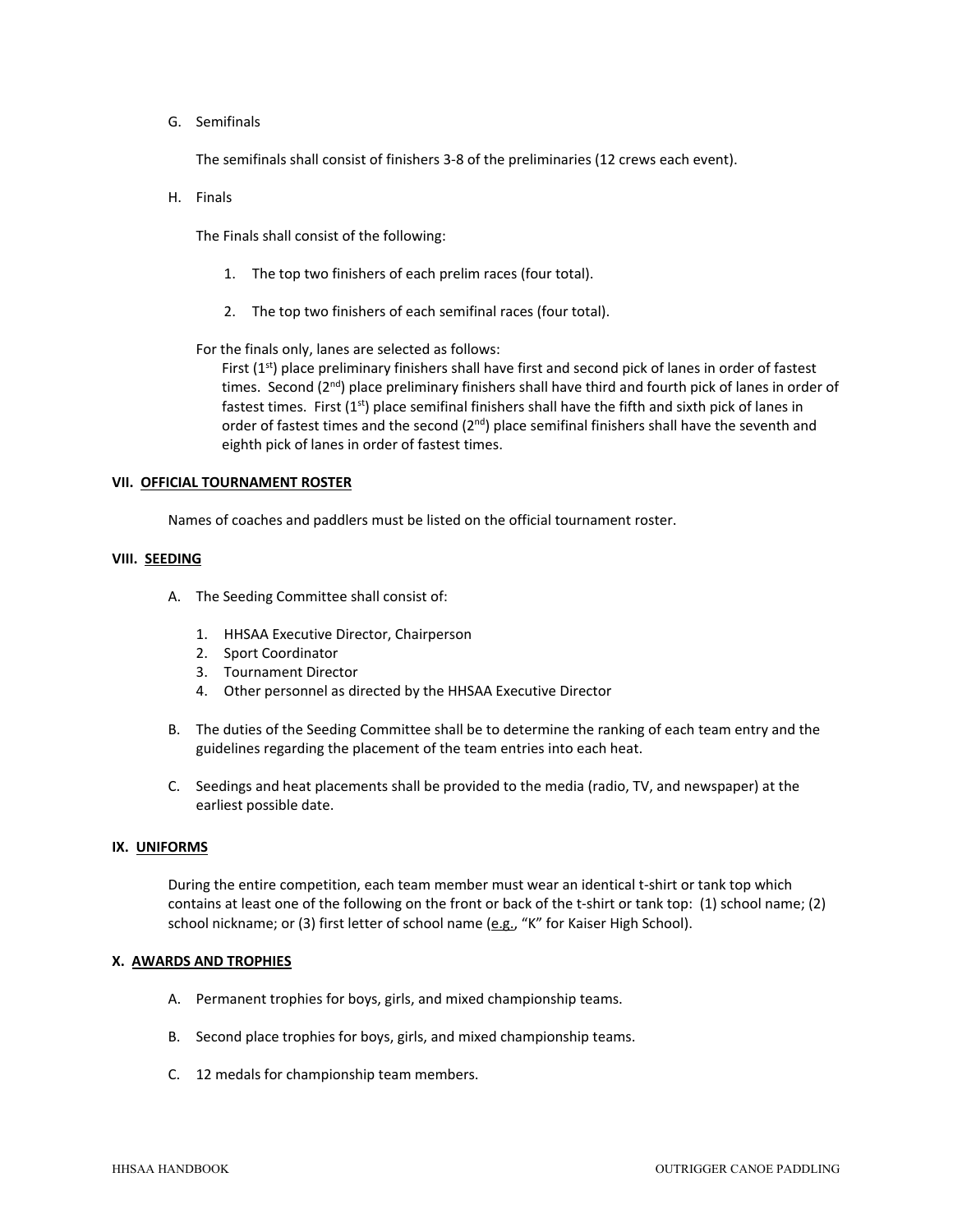- D. 12 medals for runner-up team members.
- E. Schools may order extra medals for team members at their own expense.

### **XI. STATE TOURNAMENT DISQUALIFICATION RULE**

Any student‐athlete or coach disqualified before, during, or after a state tournament game/match/event for unsportsmanlike conduct, flagrant verbal misconduct, or flagrant physical misconduct shall be disqualified from his/her next scheduled state tournament game/match/event for that sport. The student‐athlete or coach has the right to appeal any such disqualification to an appeals committee for the particular sport. Should a student-athlete or coach be disqualified from the final state tournament game/match/event for that sport, said disqualification shall **NOT** carry over to the following school year's state tournament for that sport. Instead, the student-athlete's or coach's league shall determine any appropriate penalty or sanction.

#### **XII. EVALUATION**

An evaluation report and tournament results are to be submitted by the Sport Coordinator to the HHSAA Executive Director within two weeks after the tournament.